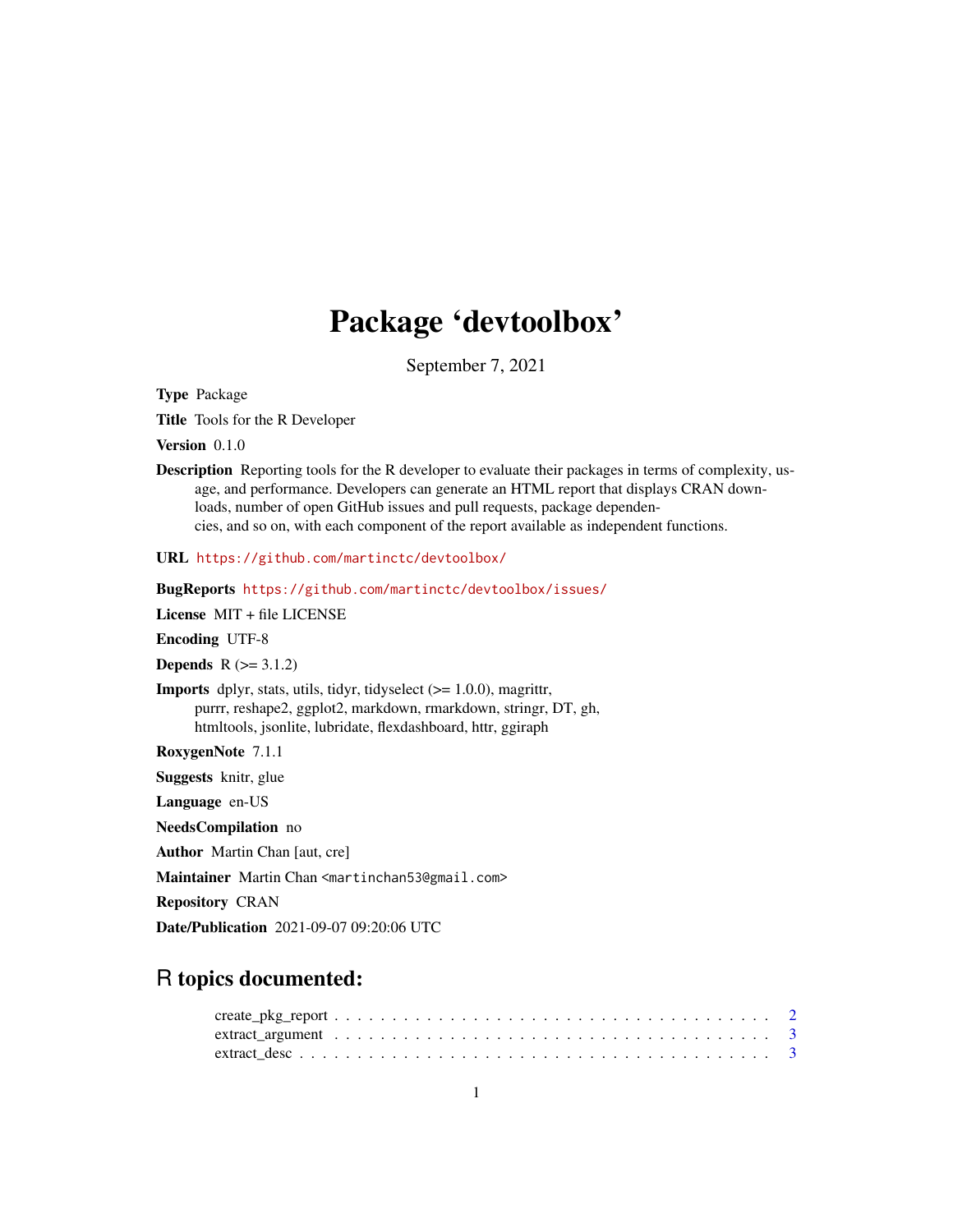<span id="page-1-0"></span>

| Index |  |  |  |  |  |  |  |  |  |  |  |  |  |  |  |  |  |
|-------|--|--|--|--|--|--|--|--|--|--|--|--|--|--|--|--|--|
|       |  |  |  |  |  |  |  |  |  |  |  |  |  |  |  |  |  |
|       |  |  |  |  |  |  |  |  |  |  |  |  |  |  |  |  |  |
|       |  |  |  |  |  |  |  |  |  |  |  |  |  |  |  |  |  |
|       |  |  |  |  |  |  |  |  |  |  |  |  |  |  |  |  |  |
|       |  |  |  |  |  |  |  |  |  |  |  |  |  |  |  |  |  |
|       |  |  |  |  |  |  |  |  |  |  |  |  |  |  |  |  |  |
|       |  |  |  |  |  |  |  |  |  |  |  |  |  |  |  |  |  |

create\_pkg\_report *Generate a package report in HTML*

#### Description

Create a report in HTML

#### Usage

```
create_pkg_report(
  pkgname,
  from = NULL,
  to = NULL,path = paste0(pkgname, " - summary report", from, "_", to),
  gh = NULL\mathcal{L}
```
### Arguments

| pkgname | String containing the name of the package.                                                                                                                                |
|---------|---------------------------------------------------------------------------------------------------------------------------------------------------------------------------|
| from    | String in the format of YYYY-MM-DD specifying the start date of the reporting<br>period. If set to NULL, the first day of the month of the system date will be used.      |
| to      | String in the format of YYYY-MM-DD specifying the end date of the reporting<br>period. If set to NULL, the last day of the month of the system date will be used.         |
| path    | Pass the file path and the desired file name, excluding the file extension. For<br>example, "my package report".                                                          |
| gh      | String in the format of owner/repo to specify the GitHub repository that holds<br>the package. Defaults to NULL by default, where GitHub statistics will be omit-<br>ted. |

#### Value

Opens and saves a static HTML file in the active working directory with the file name specified in path.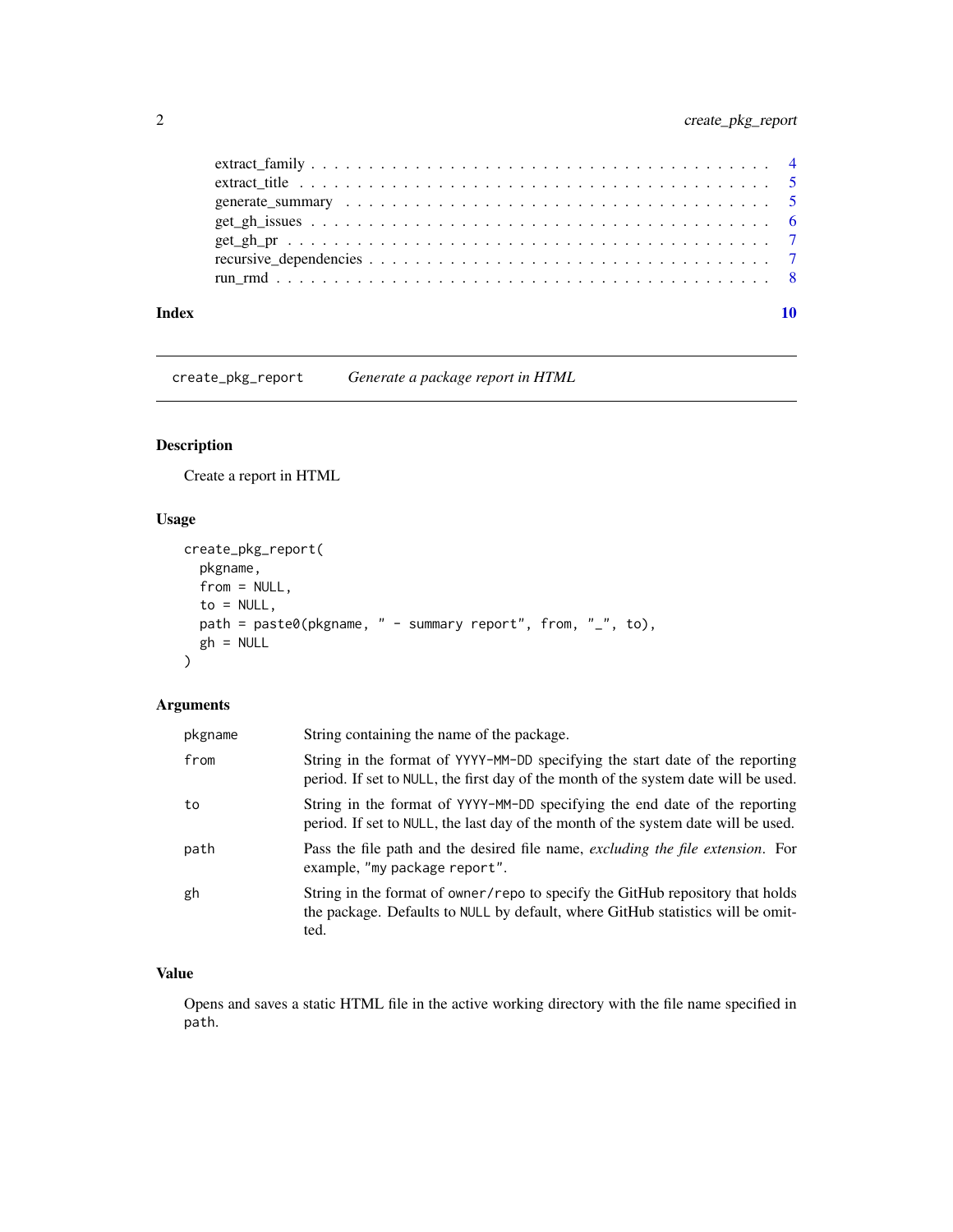<span id="page-2-0"></span>extract\_argument *Extract the arguments of a function for a loaded package*

#### Description

Returns a character vector containing the arguments of a function for a loaded package. Arguments are separated by semi-colons.

#### Usage

extract\_argument(fnc\_name, package\_name)

#### Arguments

| fnc_name     | String containing the name of the function.       |
|--------------|---------------------------------------------------|
| package_name | String containing the name of the loaded package. |

#### Value

A character vector of length 1 containing the arguments of a function for a loaded package. Multiple arguments are separated by a semi-colon.

#### Examples

```
extract_argument(
 fnc_name = "extract_argument",
 package_name = "devtoolbox")
```
extract\_desc *Extract the description of a function for a loaded package*

#### Description

Returns a character vector containing the description of a function for a loaded package.

#### Usage

extract\_desc(fnc\_name, package\_name)

#### Arguments

| fnc_name     | String containing the name of the function.       |
|--------------|---------------------------------------------------|
| package_name | String containing the name of the loaded package. |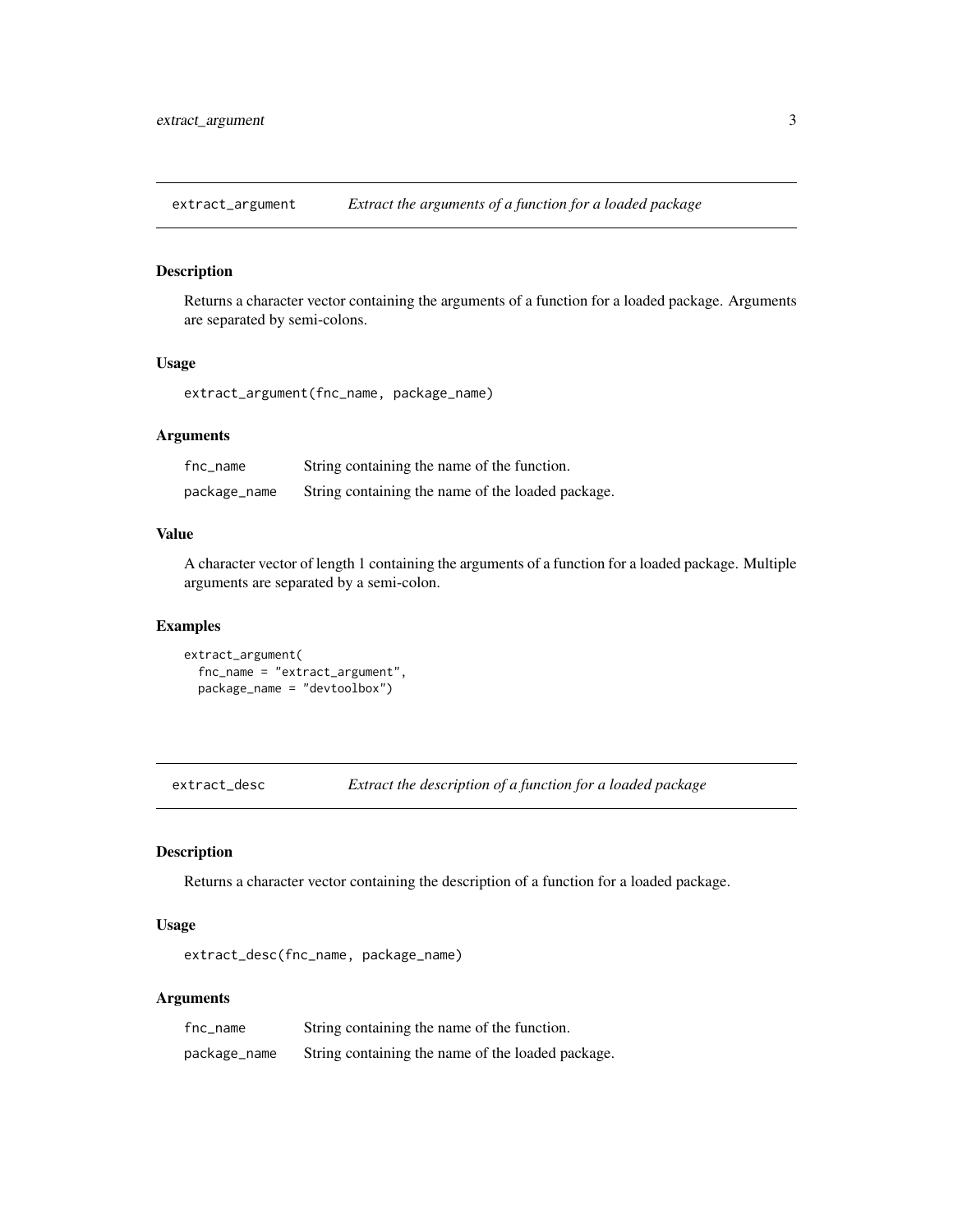#### <span id="page-3-0"></span>Value

A character vector containing the description of a function for a loaded package.

#### Examples

```
extract_desc(
  fnc_name = "extract_desc",
  package_name = "devtoolbox")
```
extract\_family *Extract the family of a function for a loaded package*

#### Description

Returns a character vector containing the family of a function for a loaded package.

#### Usage

extract\_family(fnc\_name, package\_name)

#### Arguments

| fnc_name     | String containing the name of the function.       |
|--------------|---------------------------------------------------|
| package_name | String containing the name of the loaded package. |

#### Value

A character vector containing the family of a function for a loaded package.

#### Examples

```
extract_family(
  fnc_name = "extract_family",
  package_name = "devtoolbox")
```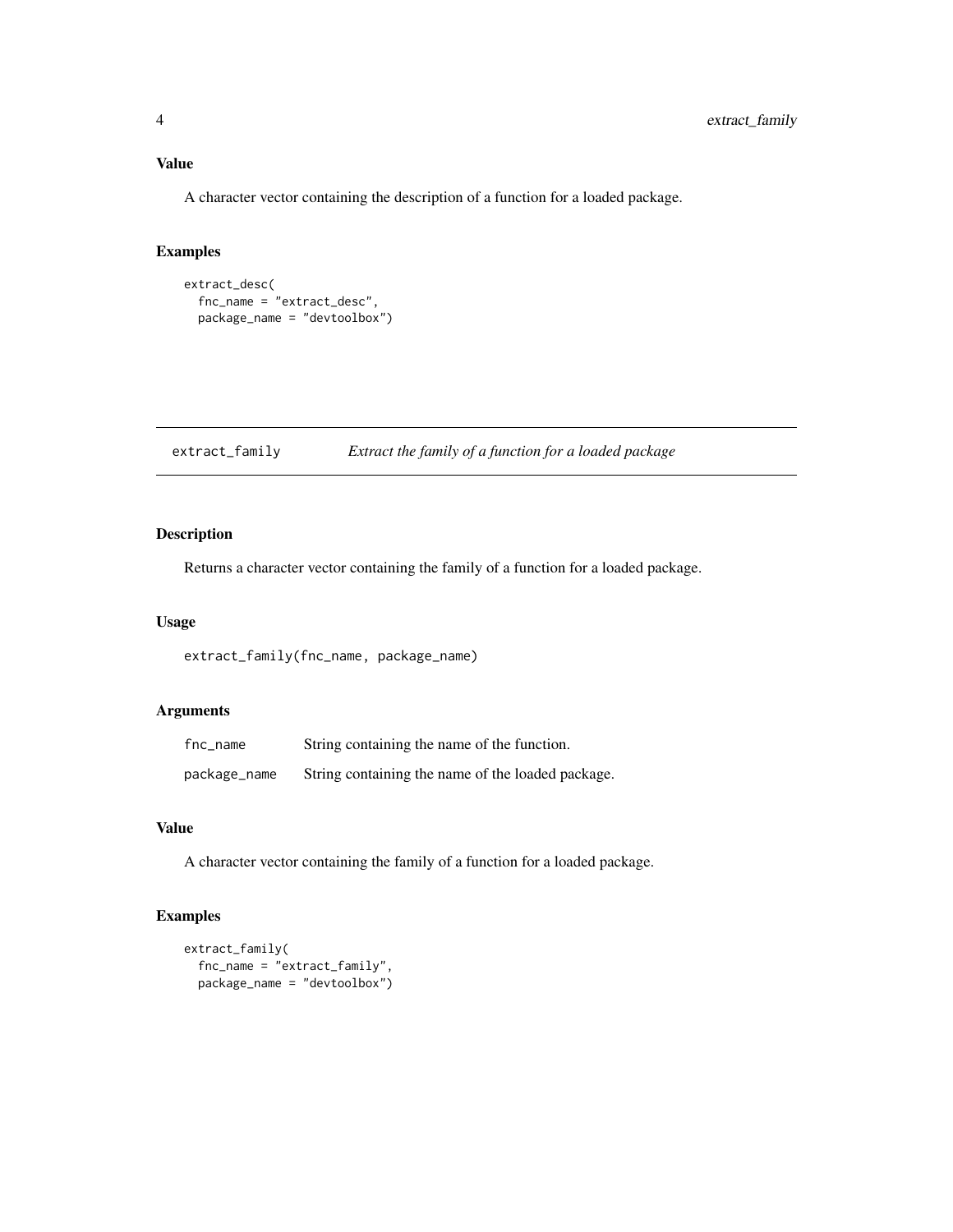<span id="page-4-0"></span>

#### Description

Returns a character vector containing the title of a function for a loaded package.

#### Usage

extract\_title(fnc\_name, package\_name)

#### Arguments

| fnc_name     | String containing the name of the function.       |
|--------------|---------------------------------------------------|
| package_name | String containing the name of the loaded package. |

#### Value

A character vector containing the title of a function for a loaded package.

#### Examples

```
extract_title(
  fnc_name = "extract_title",
  package_name = "devtoolbox")
```

| generate_summary | Run a summary of functions and the associated description for a |  |  |  |
|------------------|-----------------------------------------------------------------|--|--|--|
|                  | loaded package                                                  |  |  |  |

#### **Description**

Return a data frame summarising functions, family, title, description, and arguments of a loaded package.

#### Usage

```
generate_summary(package_name)
```
#### Arguments

package\_name String providing the name of the loaded package, e.g. surveytoolbox

#### Value

A data frame summarising functions, family, title, description, and arguments of a loaded package.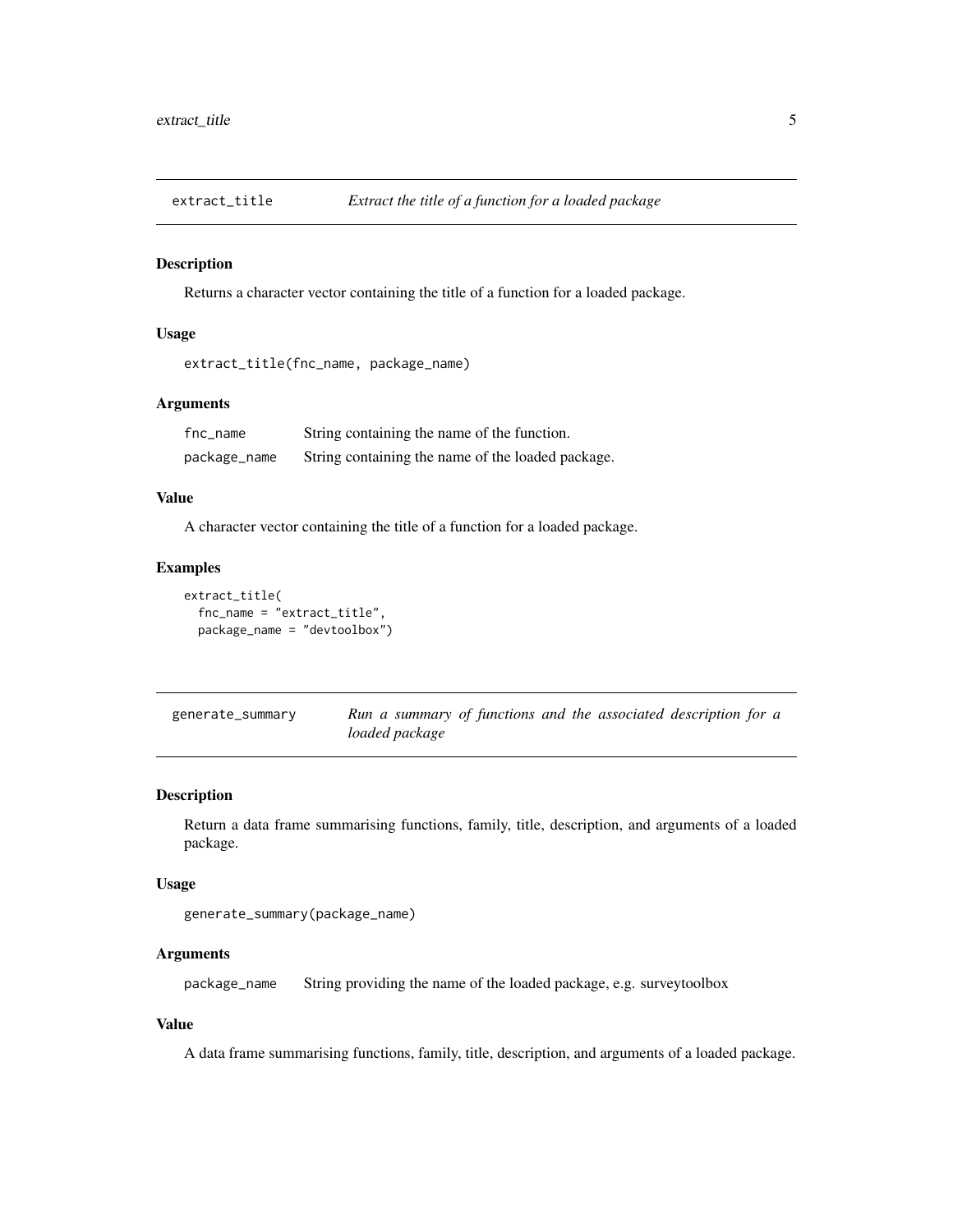#### Examples

```
library(devtoolbox)
generate_summary(package_name = "devtoolbox")
```
get\_gh\_issues *Get issues information from GitHub for the given time period.*

#### Description

Get information on issues from the specified GitHub repository. This is a wrapper around the 'gh' package. Original code taken from <https://github.com/jennybc/analyze-github-stuff-with-r/>.

#### Usage

get\_gh\_issues(owner, repo, start\_date = NULL, end\_date = NULL)

#### Arguments

| owner      | String specifying the owner of the repository.                                                                                                 |
|------------|------------------------------------------------------------------------------------------------------------------------------------------------|
| repo       | String specifying the name of the repo.                                                                                                        |
| start_date | String specifying start date of reporting period to filter by, in the format YYYY-MM-DD.<br>NULL by default, where no filters will be applied. |
| end_date   | String specifying end date of reporting period to filter by, in the format YYYY-MM-DD.<br>NULL by default, where no filters will be applied.   |

#### Value

A data frame containing details of GitHub issues identified in the specified date range.

#### Examples

get\_gh\_issues(owner = "martinctc", repo = "rwa")

<span id="page-5-0"></span>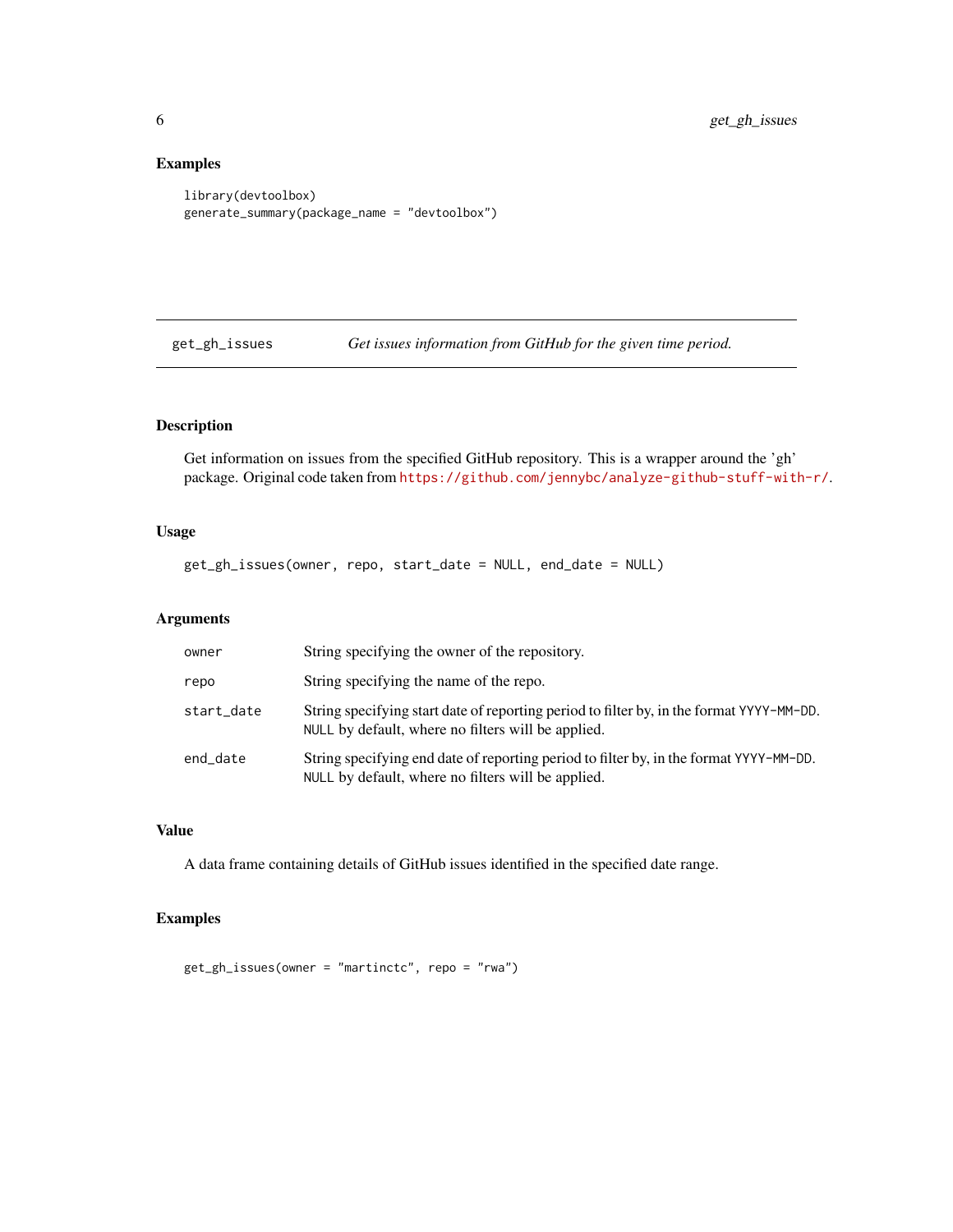<span id="page-6-0"></span>

#### Description

Get information on pull requests from the specified GitHub repository. This is a wrapper around the 'gh' package. Original code taken from <https://github.com/jennybc/analyze-github-stuff-with-r/>.

#### Usage

```
get_gh_pr(owner, repo, start_date = NULL, end_date = NULL)
```
#### Arguments

| owner      | String specifying the owner of the repository.                                                                                                 |
|------------|------------------------------------------------------------------------------------------------------------------------------------------------|
| repo       | String specifying the name of the repo.                                                                                                        |
| start_date | String specifying start date of reporting period to filter by, in the format YYYY-MM-DD.<br>NULL by default, where no filters will be applied. |
| end_date   | String specifying end date of reporting period to filter by, in the format YYYY-MM-DD.<br>NULL by default, where no filters will be applied.   |

#### Value

A data frame containing details of GitHub pull requests identified in the specified date range.

#### Examples

get\_gh\_pr(owner = "martinctc", repo = "rwa")

recursive\_dependencies

*Compute recursive dependencies of packages*

#### Description

Compute recursive package dependencies of packages. Credits to 'pkgnet' for the original function.

#### Usage

```
recursive_dependencies(package, db, seen_packages = NULL)
```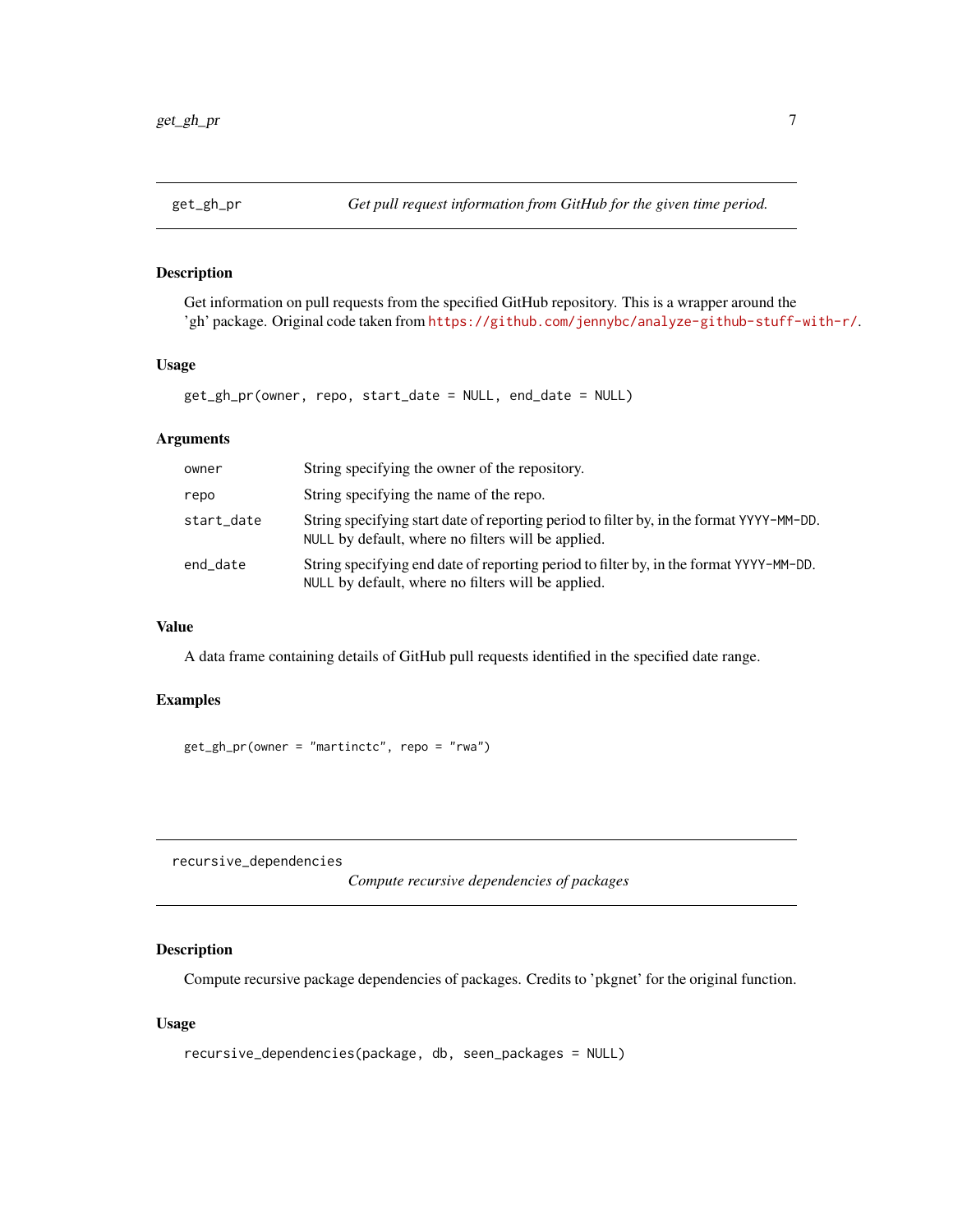#### <span id="page-7-0"></span>Arguments

| package       | String specifying name of original package.        |
|---------------|----------------------------------------------------|
| db            | Parameter to pass to 'tools::package_dependencies' |
| seen_packages | String containing names of packages to exclude     |

#### Value

A character vector containing all the recursive package dependencies of the specified package.

run\_rmd *Run RMarkdown Report based on an existing RMarkdown file*

#### Description

This is a support function that accepts parameters and creates a HTML document based on an RMarkdown template. This function is taken from the generate\_report2() function from the 'wpa' package.

#### Usage

```
run_rmd(
 output_format = rmarkdown::html_document(toc = TRUE, toc_depth = 6, theme = "cosmo"),
 output_file = "report.html",
 output_dir = getwd(),
 report_title = "Report",
  rmd_dir = system.file("rmd_template/minimal.rmd", package = "devtoolbox"),
  ...
)
```
#### Arguments

| output_format | output format in rmarkdown::render(). Default is rmarkdown::html_document(toc<br>$=$ TRUE, toc_depth = 6, theme = "cosmo").                 |
|---------------|---------------------------------------------------------------------------------------------------------------------------------------------|
| output_file   | output file name in rmarkdown:: render(). Default is "report.html".                                                                         |
| output_dir    | output directory for report in rmarkdown::render(). Default is user's current<br>directory.                                                 |
| report_title  | report title. Default is "Report".                                                                                                          |
| $rmd\_dir$    | string specifying the path to the directory containing the RMarkdown template<br>files. This uses the internal minimal template by default. |
| $\cdots$      | other arguments to be passed to params.                                                                                                     |

#### Value

Opens and saves a static HTML report in the active directory, using the RMarkdown template as specified in the argument rmd\_dir.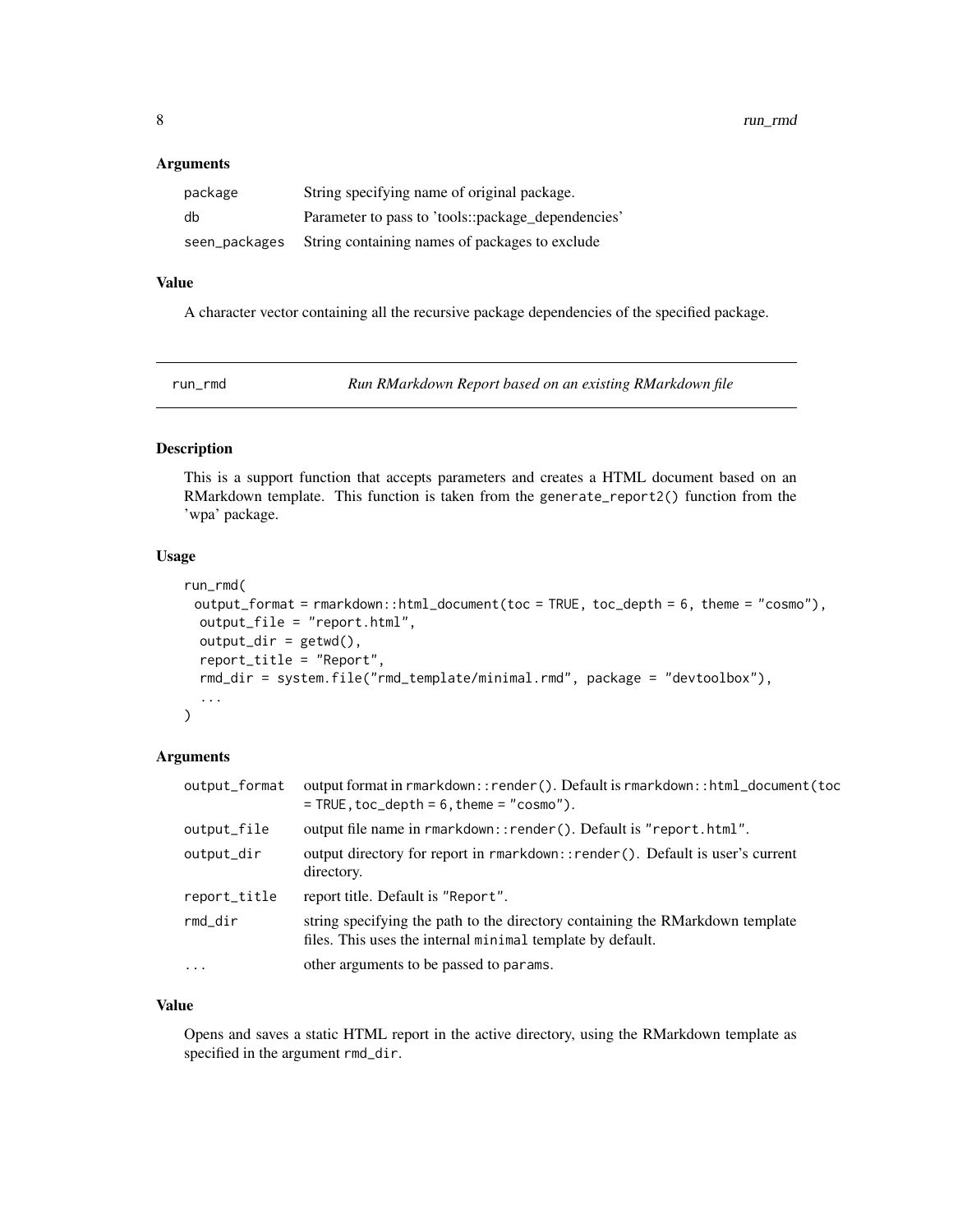#### run\_rmd 9

#### Running the report

You can run the minimal report and pass arguments directly to run\_rmd:

```
run_rmd(pkgname = "devtoolbox")
```
#### Note

The implementation of this function was inspired by the 'DataExplorer' package by boxuancui, with credits due to the original author.